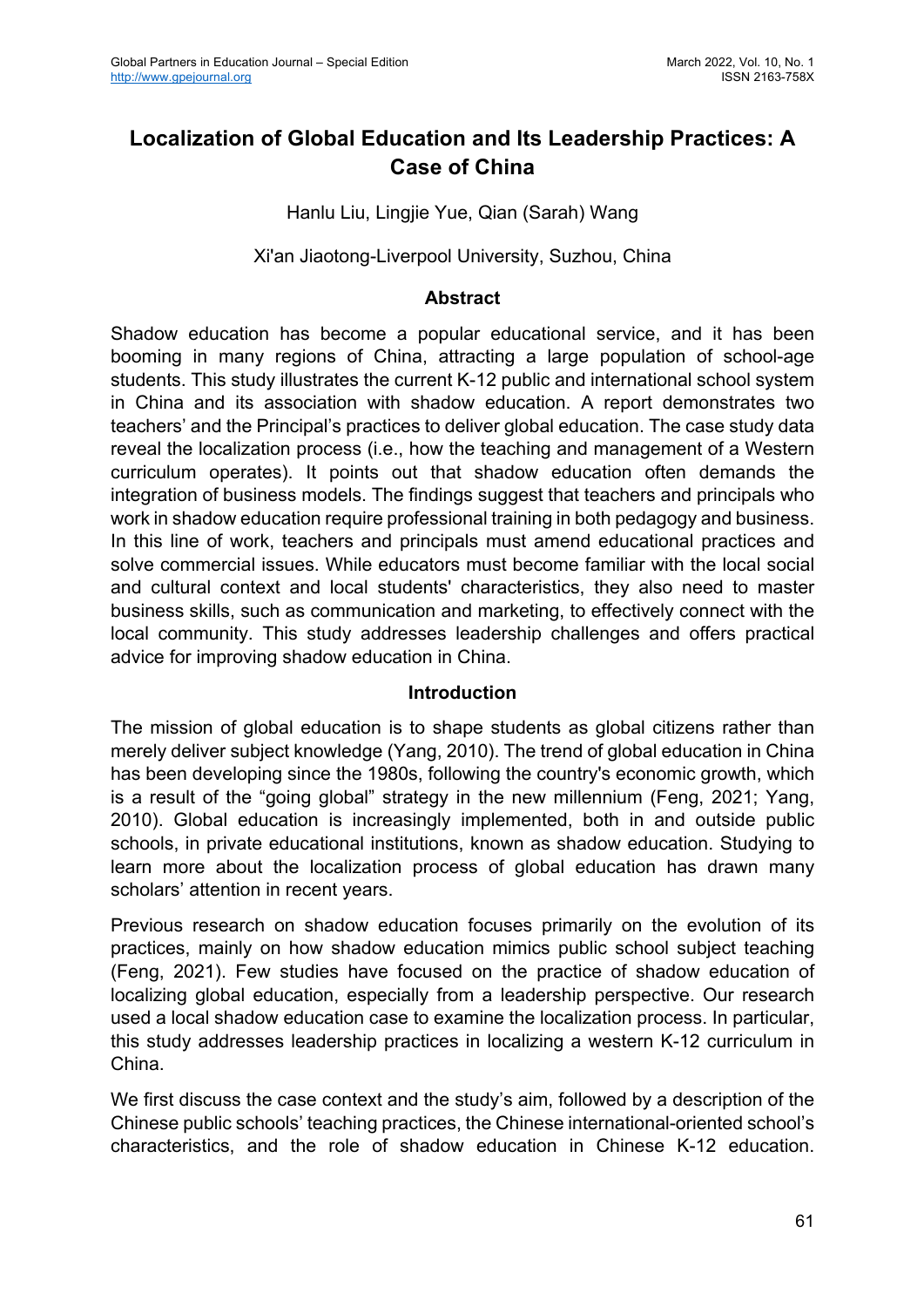Furthermore, we chose to present the path-goal theory as its theoretical pinning to understand leadership practices.

## **The Case Context and Purpose of the Study**

This case study took place in Suzhou, China, which has a population of about 7.4 million ("Suzhou Population," n.d.). Schooling is compulsory from Grade 1 at approximately age 6 to 9, till about age 15. Currently, 432 K-12 public schools serve the public's educational needs for Chinese children ("Statistics about Suzhou 2020 Primary Education," n.d.). In addition to public schools, there is an increasing demand for international-oriented schools (see *the International-Oriented Schools and Its Characteristics* section for definition) in urban areas. In Suzhou, the number of international-oriented schools has been increasing. According to the Suzhou International Schools' website, there are 53 international-oriented schools ("Guojixuexiao.org," n.d.). Although efforts to cultivate a global mindset and competency through the learning of English has been incorporated as a part of curriculum instruction in some public schools, the local Chinese learners' English proficiency typically cannot meet the demand of effectively learning foreign textbooks. Consequently, parents in many public schools send their children to take extra tutoring, known as shadow education services, to improve their children's English proficiency and strengthen their global outlook.

## **Literature Review**

## **Chinese Public Schools and Their Teaching**

The typical pedagogical approach in Chinese public schools concerns content knowledge delivery and rote memorization. Teachers often assess students' learning outcomes by asking students to complete standardized tests. Part of the reason for that is the large classroom population. It is common for public schools to hold between 50 and 60 students in a classroom. As a consequence, teachers find it difficult to perform student-centered learning. Teachers also lack the professional development to introduce more innovative teaching techniques. Therefore, most teachers use the cramming method (Zhang, 2014).

## **International-Oriented Schools and Their Characteristics**

In Suzhou, the term "international school" typically represents two types of non-public schools. One type of international school is designed only for foreign citizens who hold non-Chinese passports; the other type is bilingual schools that enroll local Chinese students who would benefit from a higher social and economic status. The bilingual schools combine domestic and western curricula and employ both domestic and foreign teachers to deliver courses. Students who attend this type of school usually pursue colleges overseas. Driven by this end goal, the concept of global education has been gradually recognized by more and more Chinese parents who send their children to bilingual schools. Both types of international schools require higher tuition fees than the average family in China can afford. Such a reality leaves the majority of parent population and their children who go to public schools knowing little about global education, or having a global mindset.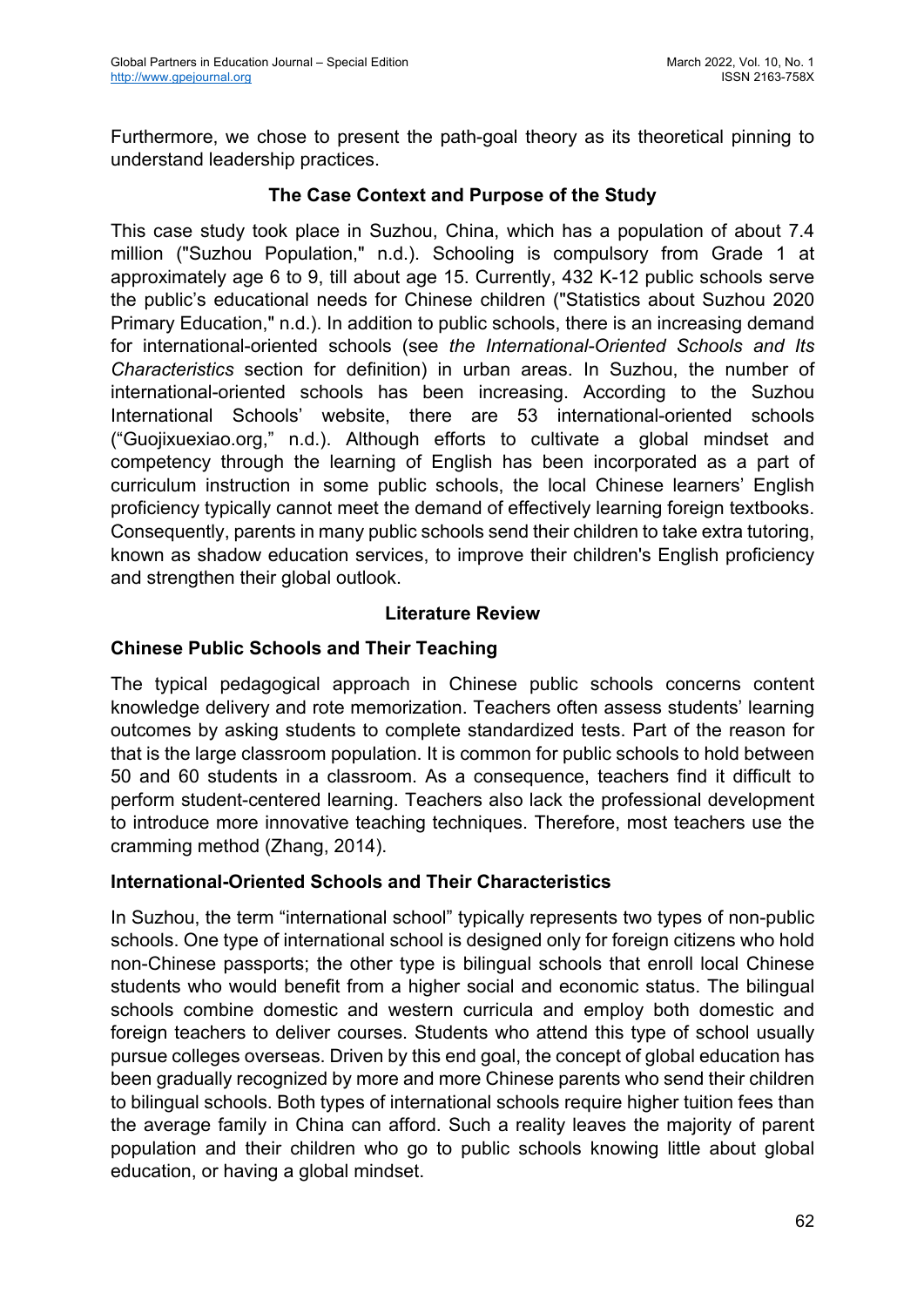#### **Shadow Education and Its Role in K-12 Education**

Shadow education, i.e., private tutoring after school, is bolstered by the advent of economic development and social trends (e.g., Aslam & Atherton, 2014; Buchmann, Condron, & Rescigno, 2010; Chapman, 2001; Rushforth, 2011; Stevenson & Baker, 1992). Shadow education is a form of supplementary tutoring in China, in which educational services are offered beyond regular school hours, usually in the evenings or on weekends (Buchmann et al., 2010; Chapman, 2001; Rushforth, 2011; Stevenson & Baker, 1992). There are two popular forms of shadow education: one targeting children's extra-curriculum interests and talents beyond the school subjects, and one enhancing students' learning of school subjects to improve their exam performance in science, math, and language (Feng, 2021). The former includes learning subject matter from the Western curriculum (Zhang & Bray, 2015). The aim is to increase students' proficiency in English and develop global competences. This concerns especially students attending public schools.

Previous research indicates that shadow education in private tutoring is significant in mainland China (Zhang, 2014). Chinese families are willing to spend money in exchange for such educational services (Wang, 2013). Statistics show that 73.8% of primary school children, 65.6% of lower secondary school children, and 53.5% of upper secondary school children receive shadow education services (Bray, 2013). On the one hand, shadow education serves as a robust supplement to the education market, meeting the needs of Chinese learners, while on the other hand, critics argue that most of such tutoring provides "more of the same" to Chinese students. For the most part, shadow education is a way to reinforce material already learned in public schools. One study suggests that the accessibility of shadow education can satisfy the increasing learning demand and ensure quality learning standards (Valerio, 2013).

Regardless of the content of learning, one advantage of shadow education is that it can be flexible, providing remedial work that helps students keep up or targets high achievers who want to pursue beyond that which has been learned in school (Bray, 2013). Shadow education services mainly depend on customer demand. As a result, operations share the characteristics of business operations. Shadow education institutions often position themselves as service companies and demonstrate commercial-like practices. For example, they treat parents and students as customers: they invest heavily in marketing and promotion and they are more willing to adapt to customers' needs, such as transferring teaching to an online platform or making the same service options available across multiple locations in a city or country (Bray, 2013).

The Chinese parents' and students' demand for shadow education to reflect its sociocultural emphasis on learners' individual effort. Parents perceive that studying outside of school (i.e., extra effort) would improve their academic performance. Such generally-accepted social assumptions allow Chinese parents to trust the effectiveness of shadow education in boosting higher competencies. Their method of measuring results often refers to better examination scores or certificates of tangible, skill-driven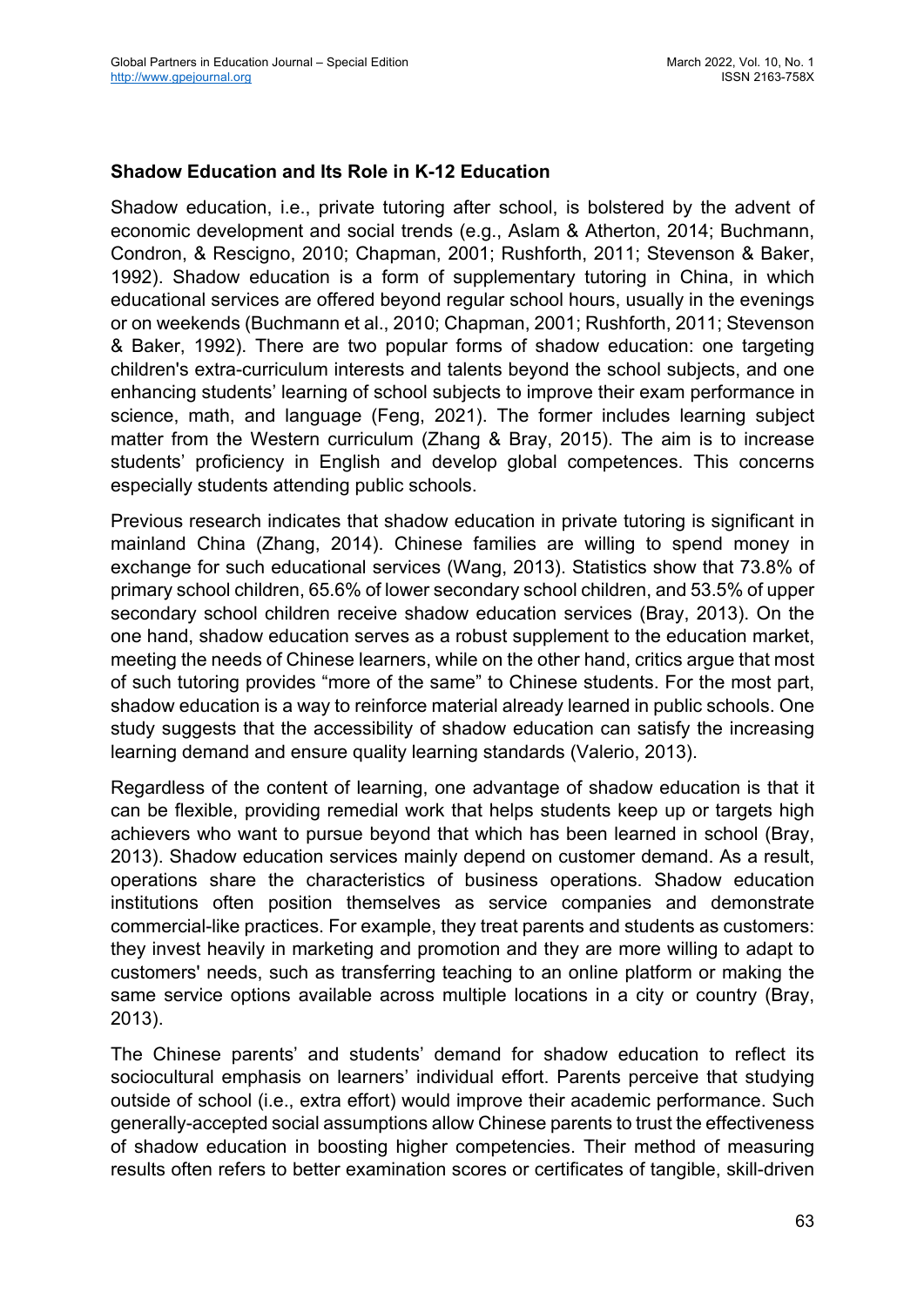performances (e.g., dancing, playing piano, winning a math competition) (Chapman, 2001; Kim & Lee, 2010; Tansel & Bircan, 2006).

#### **Research Questions:**

Our research questions were as follows:

- 1. What challenges do teachers face with respect to shadow education while localizing the Western curriculum in Suzhou, China?
- 2. What leadership challenges and practices can be identified in the Principal's management of shadow education institutions?

#### **Methodology**

## **Data Source**

We conducted a qualitative case study at a local shadow education institute in Suzhou, China (Center). The Center provides holistic education using an American curriculum for students aged 3 to 12 years. The service is provided outside of the compulsory school time. The Center is part of an educational corporation with 11 branches in Suzhou and serves approximately 7,800 students collectively. The school promotes student-centered education by setting up smaller classrooms of 12-16 students each. It offers three subjects: English language, art, math, and science; all instruction is in English. Teachers and students are required to speak English when they are at the Center. With this content-based approach, the school aims to cultivate future talents with self-motivated learning ability, leadership, and global vision ("RISE Subject English, Philosophy," n.d.).

We collected data through semi-structured interviews with the Center's Principal and two experienced teachers. We also reviewed relevant information on the Center's official website to learn general information about its curriculum offer, vision, and mission. We analyzed school documents, such as the Center's teaching plan, with its intended learning outcomes. By gathering data from the three sources, we satisfied the triangulation requirement for qualitative research (Bloomberg & Volpe, 2018).

#### **Interviewees**

We wanted to identify people who had reasonable experience in working in the shadow education field and knew the local culture well. Hence, we deployed the technique of purposeful sampling (Bloomberg & Volpe, 2018) with the following criteria: interviewees should hold more than five years of teaching experience and more than three years of work experience at the Center. The three selected interviewees satisfied this expectation before the interviews were conducted. All the interviewees were female and in their thirties. They had been working in schools for more than four years. The Center's Principal (fictitious name: Jennifer) acquired her higher education degree in the United States. After working at the Center for two years, she was promoted to Principal. She had been working in the shadow education field for about five years. Her background and first-hand experience in shadow education enabled her to directly understand global education and the localization of global education as a teacher and leader. She obtained rich leadership experience in different situations while facing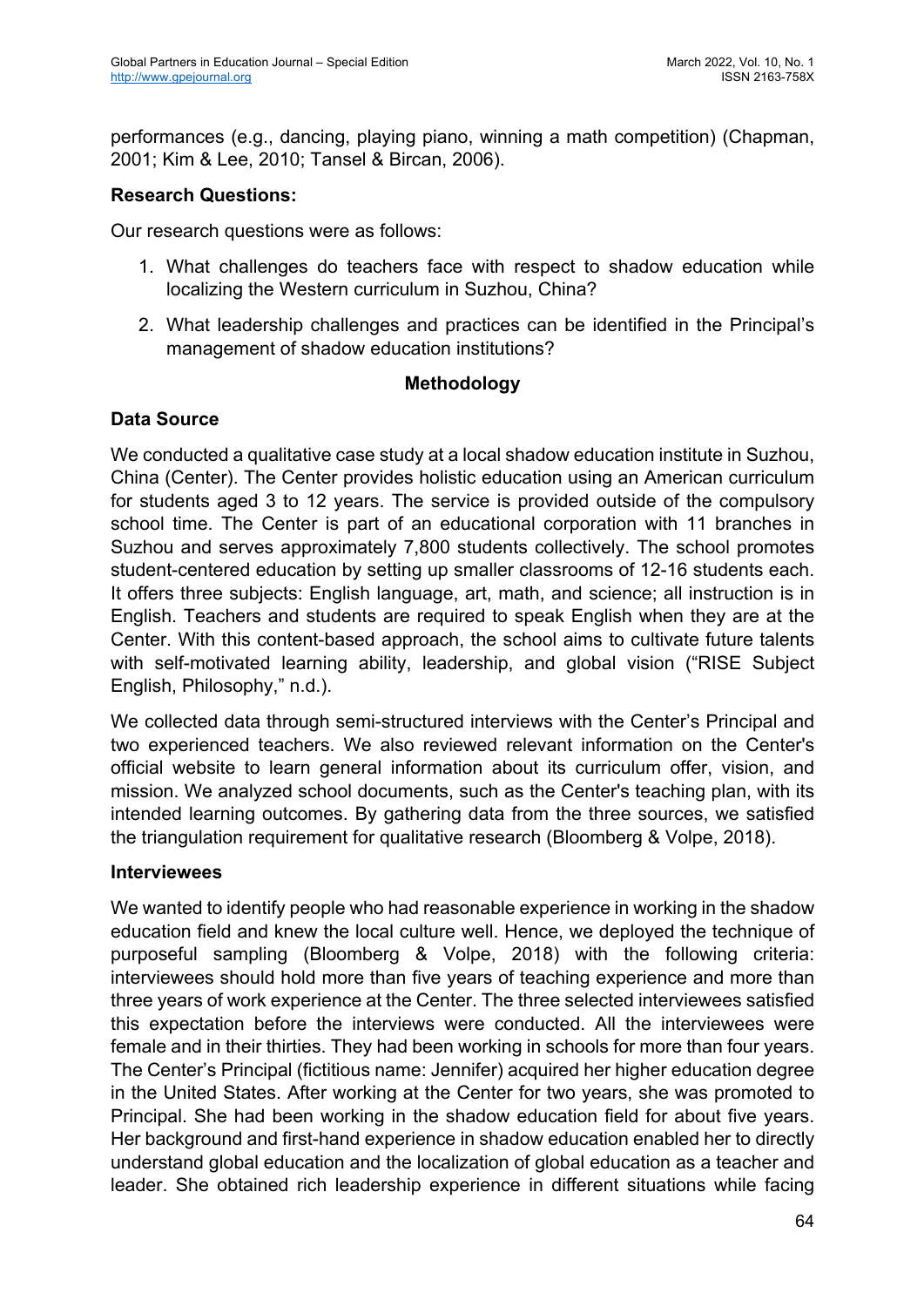multiple rounds of local policy changes. She is experienced in handling communication with parents, particularly in helping parents adapt to the global mindset. She is familiar with the teacher population growing up in the 80s and 90s, and their associated socialcultural values. Kelly (fictitious name) teaches grades one to five. She is the leader of an elementary teacher team. Laura (a fictitious name) is a teacher leader of the K1-3 team, which mainly covers kindergarten children. They both have rich experience (more than five years) in teaching students and communicating with junior teachers and parents.

# **Data Collection**

Semi-structured interviews were designed and conducted separately for each interviewee. We interviewed the Principal face-to-face twice. The interviews with each teacher were conducted online. Each interview lasted approximately 30 minutes. The Principal's interview was conducted in English, and the interviews with the teachers were conducted in Chinese. Interviews were recorded and transcribed for further analysis. The two teachers' interview questions encouraged them to discuss their challenges when localizing the American curriculum within their teaching practices and communication with their parents. Follow-up questions were asked to the teachers to learn about their problem-solving techniques. The interview questions for the Principal focused on challenges and problem-solving, regarding both teaching and management.

The data files were analyzed independently by two authors of this paper, using an inductive approach. Interview transcriptions served as the data source for the qualitative analysis. Data collected from the three interviews were coded thematically. Braun and Clarke (2006) define thematic analysis as identifying, analyzing, and reporting themes within the data. Thematic analysis requires a researcher to produce a generalized understanding of coded data with the repetition of codes. The codes may be more precisely defined as themes when they frequently appear in the dataset. In particular, the two authors performed the following steps to analyze the data. First, each author searched for repeated words, phrases, and relevant expressions to form a list of themes that illustrated the localization challenges and leadership practices. During this process, the two authors frequently revised the coding used to develop themes in the data. Such a practice ensures that the authors obtain the subjective consistency of inductive coding categories, which improves the reliability of the research findings. Next, the authors used the themes that emerged to compare the relevant situations in the data. Finally, the two authors cross-checked the identified themes.

## **Key Findings**

## **Teachers' Challenges:**

Based on the data analysis, the study found that teachers faced critical challenges with regards to pedagogy, marketing, and communication of the global mindset to parents.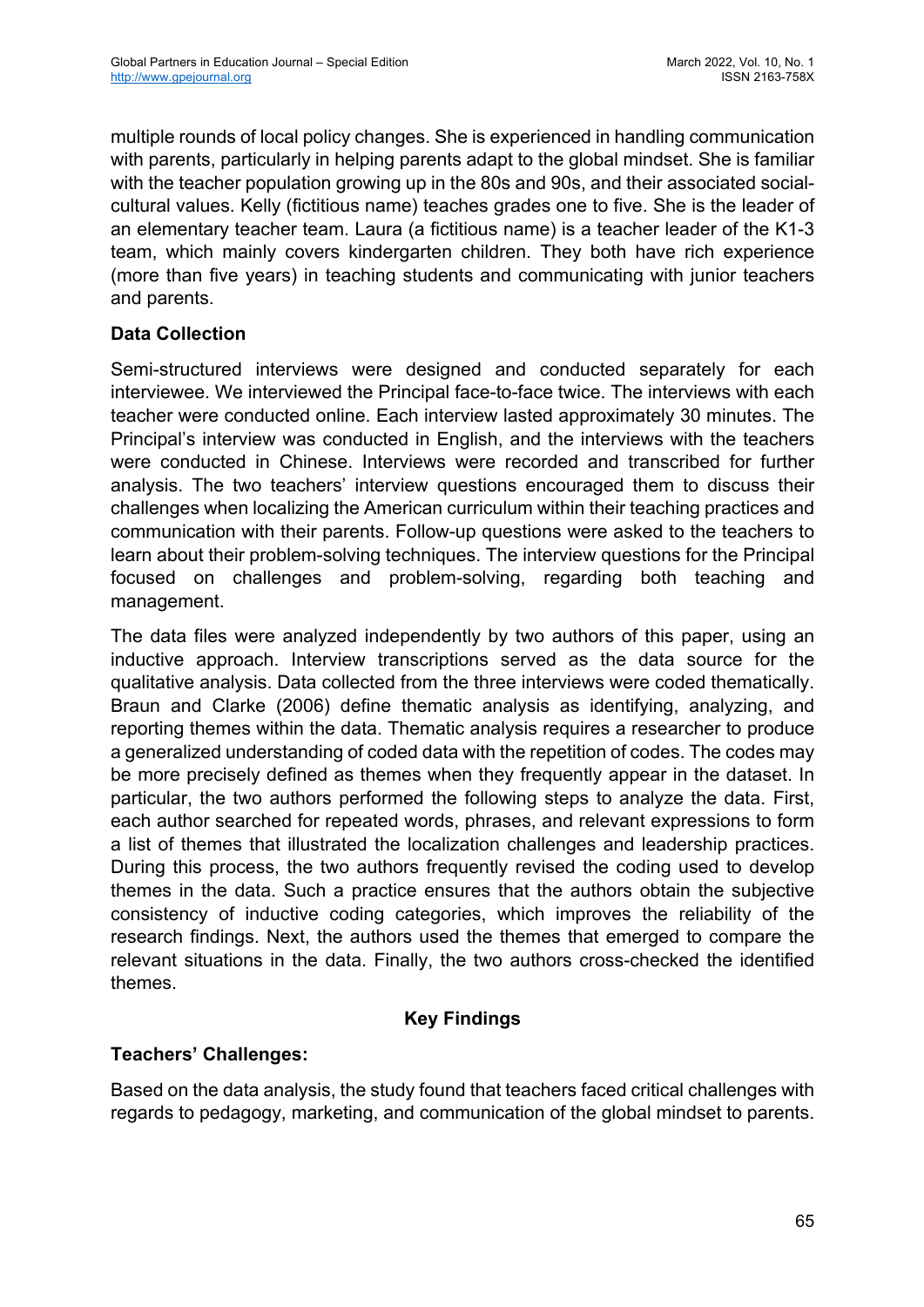**1. Pedagogical Challenge:** Teachers struggle between the English language and content teaching because more emphasis on either may lead to unsatisfactory student learning experiences and outcomes.

Since the training school provides lessons for students in English, the students need to learn both the subject content and the English language simultaneously. However, the problem is that most students' English proficiency is insufficient to support their learning of content in a satisfactory manner, especially in science and math subjects. For instance, since the students had already learned most of math concepts, theories, and question-solving techniques in their public schools in Chinese, they felt that learning the same again in English would be redundant. The students were only interested in learning mathematical terms and expressions in English. Although the teachers tried to expand the students' competencies (e.g., teamwork or public speaking in English) by introducing more methods to learn math, some students felt that these efforts were pointless. Students faced even more significant challenges when taking science lessons because learning science demands a tremendous amount of English vocabulary, most of which is distant from students' everyday lives. Hence, most students found it difficult to relate to science content and could not comprehend science knowledge. Moreover, the teachers at the Center are required to follow American curriculum requirements and teaching plans. This means that they are not allowed to alter teaching content. When the content is misaligned with the chosen medium of instruction, it is no wonder that students' academic performance is stagnant. When parents saw no improvement in their children's public school examination results, they began to doubt the value of following the Western curriculum. Consequently, some students dropped out.

Teacher Kelly commented on that in the following way:

"When I teach them Math in English, they know how to solve the problems and answer correctly. However, they cannot express their ideas in English. So, I have to let them remember English words and phrases first. For example, they know 1+1=2, but they do not know how to express it. Sometimes, students feel bored about this type of learning and say, 'I have learned this!'"

"In my S1 class, most of the students are in Grade 3 in public schools, which means they should be capable of learning the S3 content in our system curriculum. But their English is too poor to support their content learning, especially the science class with too many unknown words."

"I think it is a challenge for us. We have to use many teaching activities to make the class interesting and provide a platform to speak English. Even so, some parents would not buy it (i.e., the teaching of American curriculum and philosophy)."

**2. Marketing Obstacles:** Teachers feel stressed to push parents for service renewal (marketing) when communicating with them about the pedagogy, curriculum (academic) and children's performance improvement.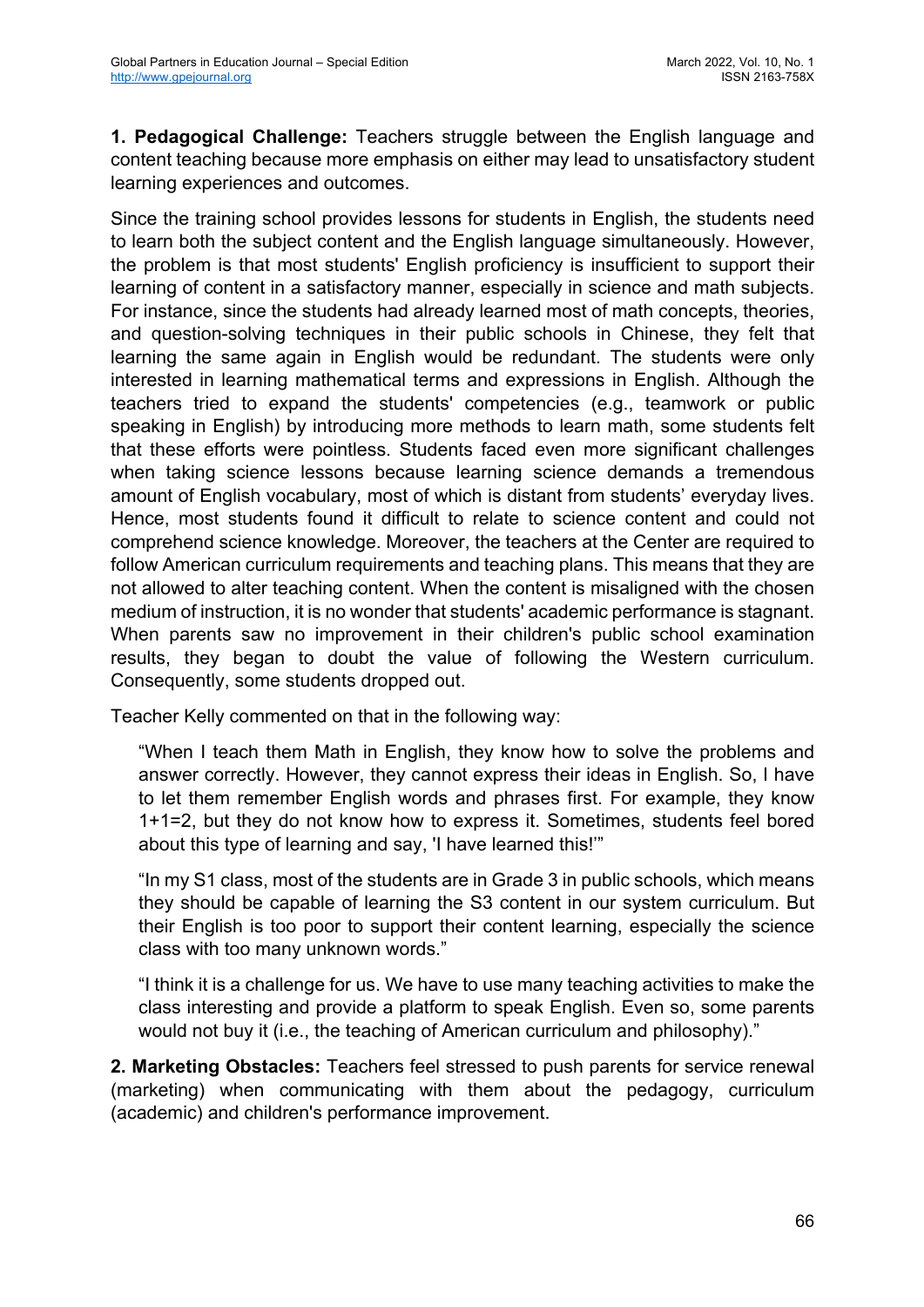Teachers at the Center need to communicate with students' parents for dual purposes. On the one hand, teachers are asked to explain what they have done to help their children develop as a whole person. Here, the purpose of communication is to inform parents of their children's learning. On the other hand, the Center hopes that teachers can convince parents to pay an additional fee for extended services during this line of communication. Thus, teachers feel that there is a lot of extra communication to carry out. For the most part, teachers are passionate about teaching and not as much interested in generating revenue for the Center.

For example, teacher Laura stated:

"Although I know our Center needs to make money, I still think the teacher's responsibility is teaching, not pushing parents to pay. It makes me feel that it is not professional for a teacher to talk about money."

**3. The Challenge of Cultivating Chinese Parents' Global Mindset**: The traditional exam-oriented mindset still plays a dominant role in parents' educational choices for their children. Hence, they tend to select shadow education services that aim to improve children's exam performance and develop their personal competencies on a more holistic level.

The Center utilizes the student-centered teaching methods and follows Bloom's taxonomy when designing teaching activities. The teaching goal is to cultivate future leadership, covering content knowledge and abilities such as critical thinking, teamwork, and public speaking (Rise, 2021).

However, teacher Laura mentioned:

"Some parents feel that their children have not improved in English learning. Because we follow our curriculum instead of the public school's requirements concerning students' learning, they tend to choose the exam-oriented training schools after grade two, when the school examination result becomes increasingly important for them."

**4. Professional Development to Support Teachers:** The school tries to establish a professional team by training teachers in global pedagogy and management of parentteacher relations through effective communication.

Training schools have programs for teachers of every grade, who can learn new teaching methods annually, each lasting about two weeks. They must attend the training program and pass the exam successfully to obtain a certificate to teach. As teacher Laura mentioned, "Teachers can always learn new teaching methods and ideas when they attend the training. They can meet teachers from different branches and learn from them. Such an organizational initiative is a training requirement as well as a teacher selection method." The training aims to improve teachers' teaching and consulting abilities in global education, enhancing their professional competencies. The hope is that teachers can communicate more effectively and professionally with parents. The school promotes a cooperative learning structure and utilizes Bloom's taxonomy to design teaching goals. Such an approach enables teachers to conduct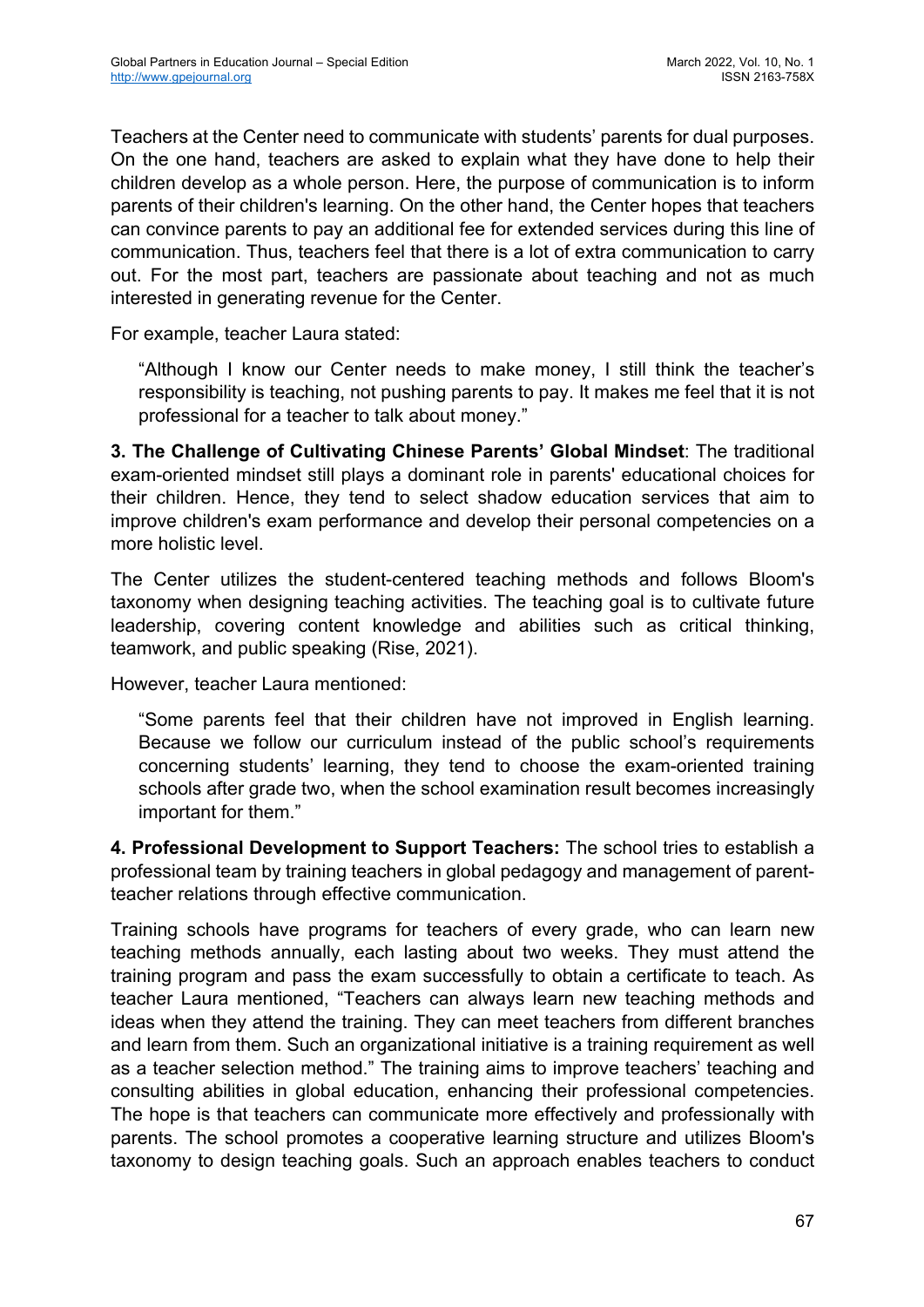personalized education with different students. The school provides authorized teaching materials to support teachers' teaching activities accordingly.

#### **Leadership Challenges**

In addition to the challenges faced by teachers, the study explored the challenges faced by the Center's leader. More importantly, the study aimed to determine how the leader handled challenges in her leadership practice.

**1. Leadership Challenge and Practice: The Generation Gap:** Some teachers are becoming increasingly dissatisfied with the Center's current leadership styles, as most of the population changed between the 80s to the 90s.

The Principal of the Center mentioned that the headquarters sent monthly revenue goals to each center. The Principal then passes down the requirements to the teachers, stating: "How well we can achieve the goal will affect our income." Thus, the Principal puts pressure on teachers to push them for better performance and better results in asking parents to renew services. She believes that leaders should have higher expectations of teachers, "Because sometimes, when you reach the goal, you get rewarded. Then, you will know that everything you put in is worth it." Her statement suggests that she believes that if teachers want to pursue more money and a better reputation, they have to comply with the company's requirements. Nevertheless, the Principal revealed her powerlessness in this respect when discussing the differences between the 80s and 90s' generation of teachers.

The Principal stated:

"In the 80s, the parents were hardworking because they were not as rich or wealthy. Or, they felt like you should be working hard to obtain the result. In the 90s, their parents were already richer; they did whatever they liked to do. The environment changed. Society changed. Therefore, the individuals from the 90s were harder to motivate because there were not many things you could motivate them with. They did not lack money. They had houses. They did not care about other fancy stuff, they cared about themselves."

Therefore, the leader needs to apply different leadership practices for teachers from the 90s' generation. The Principal needs to respect this group of teachers' ideas and values, or they will not believe in the Principal's opinions or commands. Moreover, even when the leader tries to communicate with this group in different styles, it might not work as expected. Since the teacher generation and its culture in the organization are changing, the leader needs to consider generational differences and try to manage conflicts caused by dissimilar interpretations of teachers' roles and responsibilities.

## **Discussion and Implications**

## **Teachers' Dual-Role in Localizing an American Curriculum**

The findings suggest that, in contrast to traditional teachers in public schools, teachers working in shadow education have to play dual roles in their jobs: an academician and a salesperson. This unique characteristic is due to the local people's sociocultural preference toward exam-oriented education rather than the Western teaching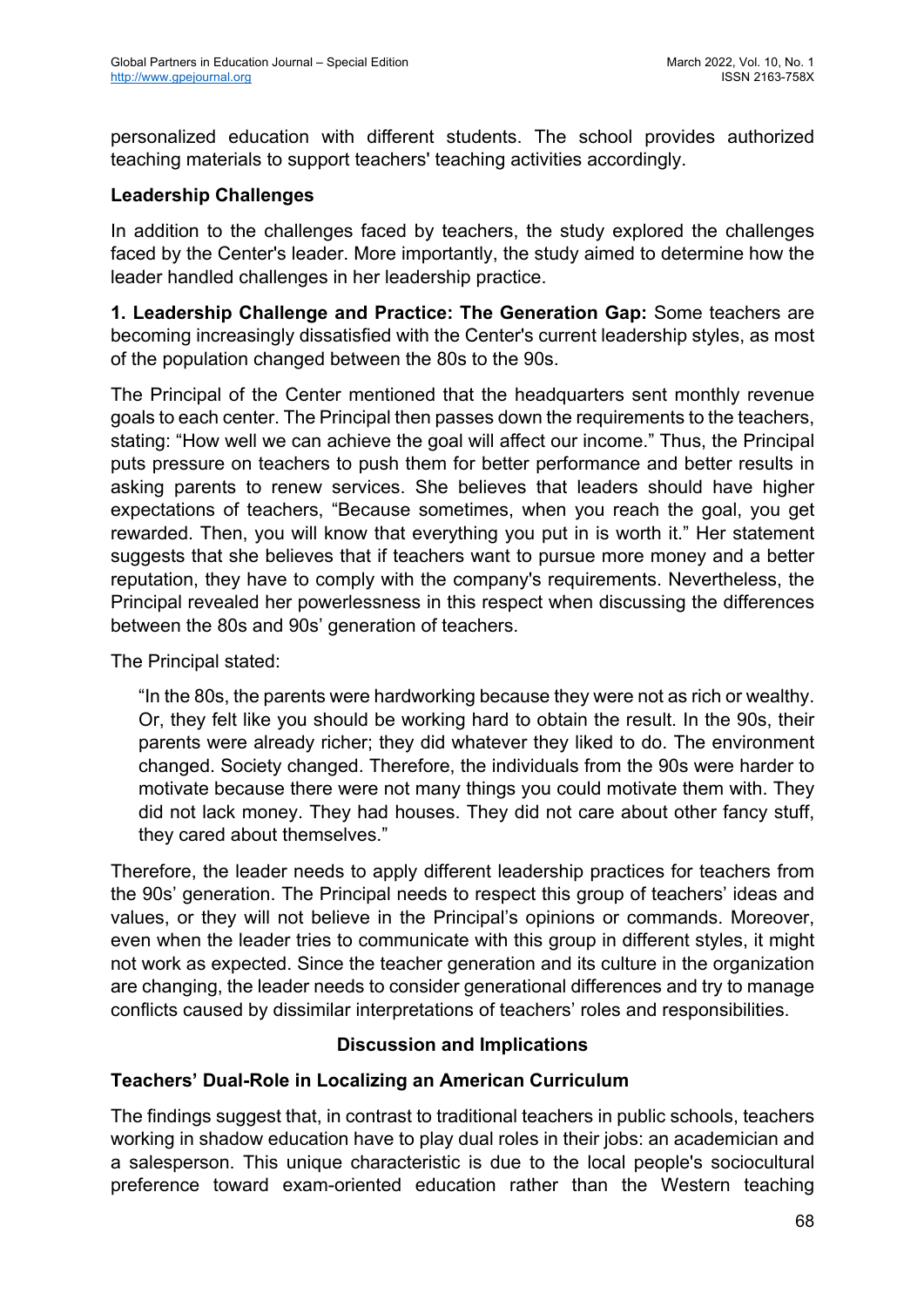approach. Not many parents and students have embraced the concept of holistic development. With the demand for economic survival, the Center expects teachers to promote a global education mindset and explicitly communicate its advantages to parents in the hope of convincing them to pay for more services. Thus, shadow education teachers need to develop better communication skills as well as teaching abilities. Teaching alone will not help in promoting a global education mindset to students and parents; explicit and frequent promotions and explanations are required.

# **Dual-Value Contradiction**

As the Principal mentioned, each center receives a sales target (i.e., renewing students' quota), which determines the Center's monthly rewards and punishment, and her routine work requires her to provide each teacher with their targets. In addition to mentioning sales goals, she needs to make specific plans to support teachers so that they are likely to achieve the given targets. This leadership practice represents some elements of the path-goal theory in leadership.

Path-goal leadership theory, built on expectancy theory, claims that leader behavior affects followers' outcomes and motivations (House, 1996). The theory argues that the essential role of leaders is to ensure that subordinates see the connections between outcome and action in the hope of effectively triggering subordinates' motivation. According to House (1971), path-goal theory focuses on making a connection between two dimensions. The first dimension is between work effort and work goal achievement. Regarding leadership practices in this dimension, leaders are first required to explain clearly to subordinates what their responsibilities are. Second, leaders need to support subordinates to improve their ability to complete tasks. When followers face challenges during the process, leaders should offer support in helping clear obstacles. The second dimension is between work goal achievement and rewards valued by followers. This suggests that leaders need to address the following two aspects in their practices: (1) communicate with followers clearly about the possible rewards related to their work achievements and (2) be willing to adjust those rewards in a consistent manner according to the follower group's performance. Furthermore, the valued rewards can be in multiple forms, such as rewards that target enhancing followers' extrinsic motivation (e.g., cash bonus or promotion) or targets triggering followers' intrinsic motivation (e.g., an appraisal for individual growth).

However, the findings suggest that some key elements are missing at the Center according to the path-goal theory approach. First, the Center's goals are not made collectively with teachers; instead, they are directly announced to teachers by the leader without their input. During the Principal's discussions with teachers, the conversation is usually about achieving the goal, not whether the teachers accept the already made-decisions. The participatory leadership approach suggests that teachers combine their expertise and creativity to develop shared plans, design methods collectively, and solve problems. In the Center's case, all instructions and supportive behaviors are achievement-driven. The Principal assumes that her practices will be helpful in motivating and supporting subordinates to achieve set goals. This approach is a pattern seen at all levels of the Center's operation, including the teaching process, quality assurance, teachers' training, and promotion of sales.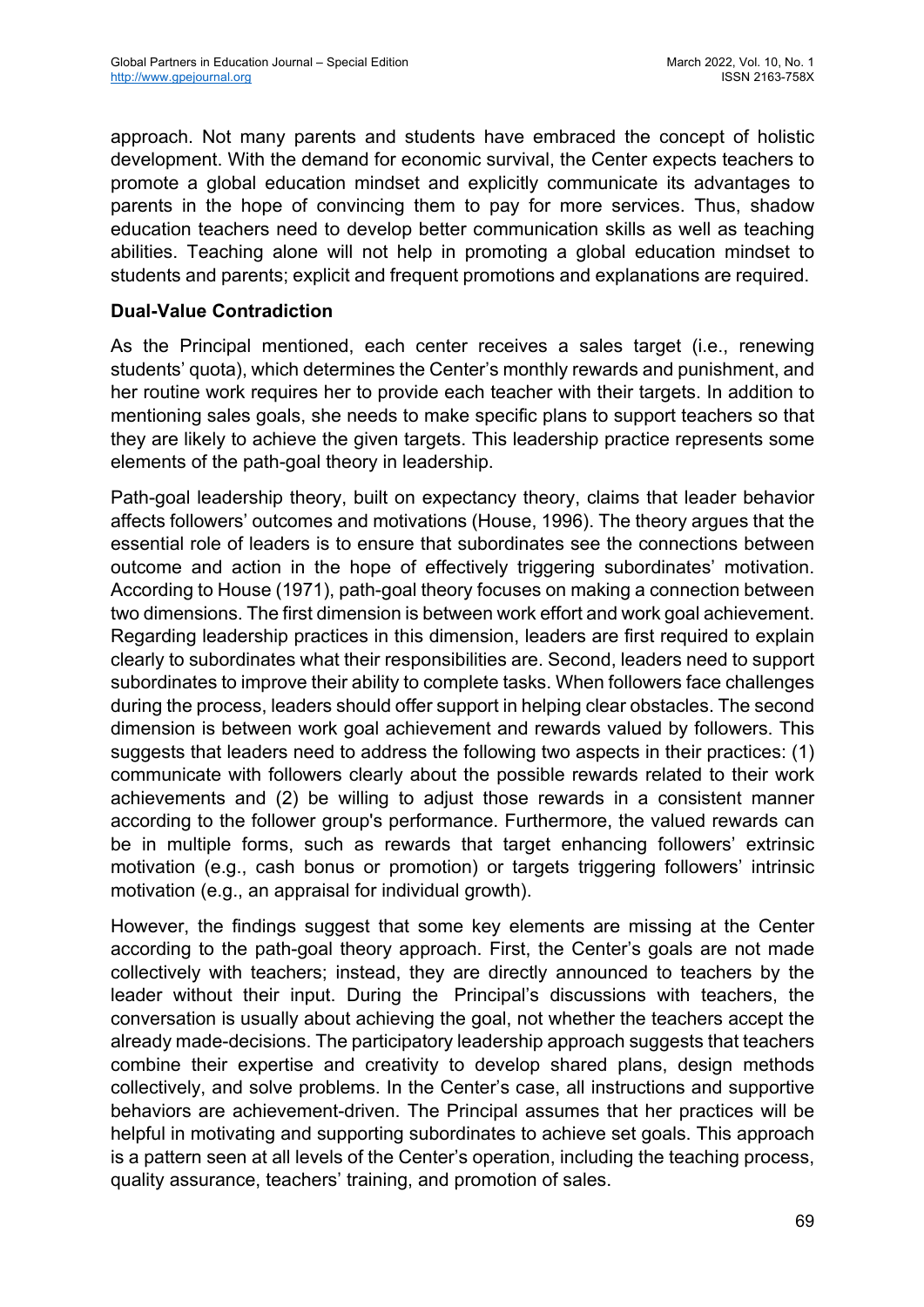However, the Center promotes the concept of student-centered and holistic education, which focuses more on the development process. According to Chipunza and Malo (2017), organizational culture and the quality of the organization's social climate determine the dominant positions of all workers. The school's achievement-oriented culture subtly sets the unspoken criteria for leaders and teachers. It exists as an implicit, powerful force that drives teachers' daily work practices. This force contradicts the publicly promoted student-centered value and becomes an invisible barrier in teachers' everyday work experience.

## **Generational Sub-Cultural Influence**

According to the interviewees' descriptions, in the 80s generation, leadership practices, such as motivating teachers through self-development opportunities, generating inspiring personal passion for teaching, and giving a bonus, were very effective. Although teachers may complain about business-oriented work, such as pushing parents for renewing services, they would ultimately obey the Center's expectations, having considered tangible rewards. However, for the 90s' generation, the same leadership behaviors do not work. The Principal mentioned that "they [the 90s' generation] like big money and are more creative. They want the school to change to what they like." Hence, applying the same leadership practices does not lead to the same results. The post-90s' generation teachers form subcultures within the Center. Consequently, sub-cultural conflicts exist between the leader and the younger teachers when delineating roles and responsibilities. According to the role theory, the role of followers and the role of leaders affect one another's behavior during work (Chen et al., 2012). In view of this, the Principal has already begun to adjust leadership practices after witnessing an increase in the turnover rate.

## **Practical Implications and Suggestions**

Offering global education at a local shadow education center is done by providing supplementary resources to public schools. Such a service can provide additional support for parents who want to ensure more educational opportunities for their children. Since shadow education operates differently than public school education, teachers in the shadow education center need training and motivation to foster academic teaching and business skills. In addition, leaders should enhance one-onone mentoring between leaders and teachers to establish a shared mindset and culture. In turn, this practice can help teachers communicate and explain the global mindset approach more effectively to parents and students. Often, teacher recruits in the Center are preferred to be university students with English majors. Based on the findings of this study, it is suggested that the recruitment pool could go beyond English or English-related majors. So long as applicants demonstrate the potential for demonstrating desired abilities, a person's mindset, attitudes, and professional skills are vital. For example, candidates with a business background and fluency in English should also be considered. Finally, training centers can strengthen communication with public schools. For example, they can introduce and promote personalized teaching and cooperative learning structures to local public school teachers to enhance their abilities and help local students embrace and experience educational approaches beyond examination-oriented education.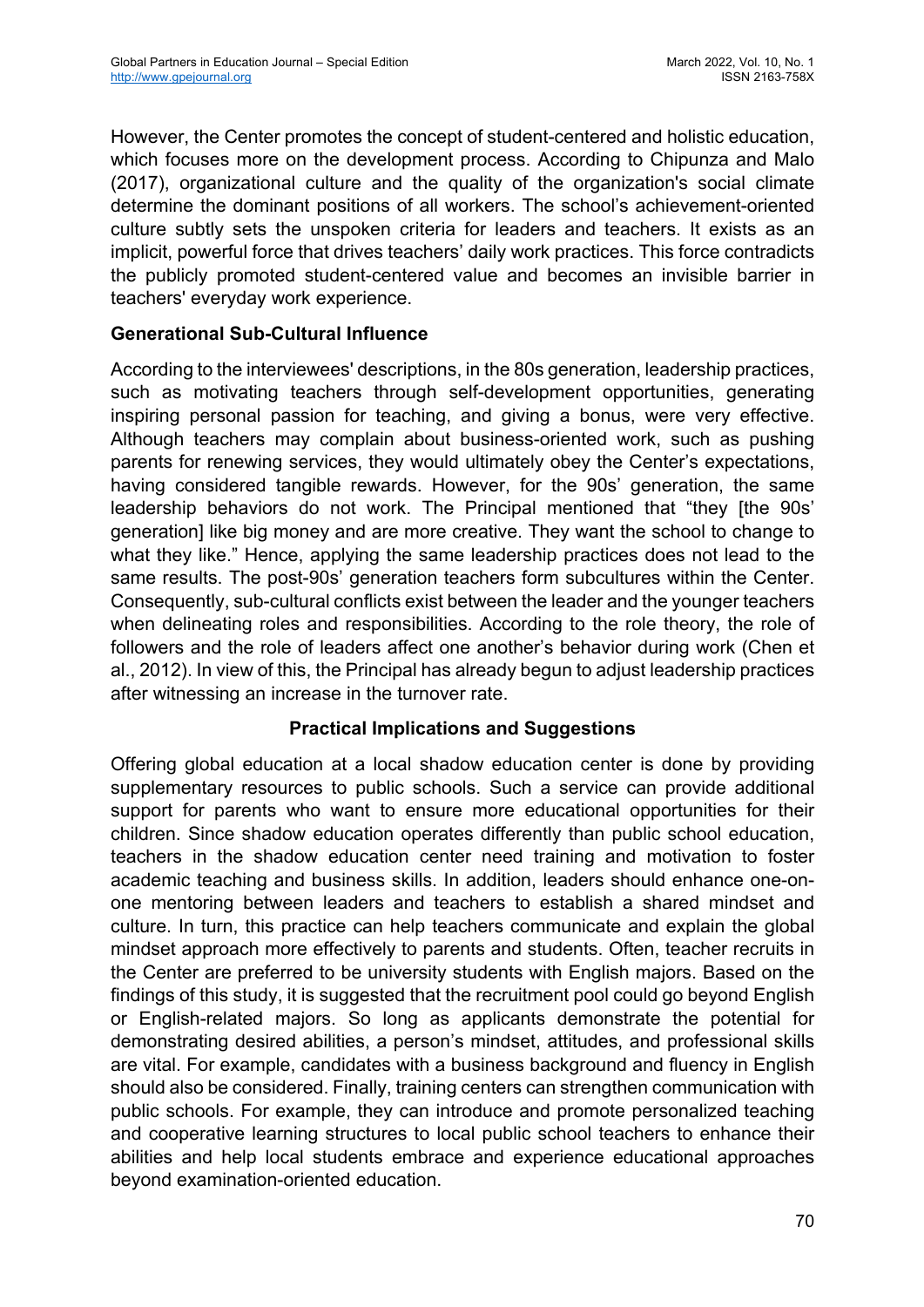# **Limitation and Future Studies**

As a case study on a shadow education center, this research aimed to gain insight into the localization process rather than produce generalizable conclusions on all shadow education practices. In addition, the study only interviewed three people at the Center, without covering all types of teachers. Therefore, the findings represent only a part of teachers' opinions on localizing global education. Moreover, this study mainly focused on the teachers' and leaders' methods to meet the challenges of promoting international education locally. More teachers and diverse dimensions warrant further research and exploration. For example, future research may consider the necessary adjustments in teaching methods when localizing the American curriculum in a foreign location.

#### **Conclusion**

Shadow education as supplementary education is not enough to overturn the profoundly rooted presence of examination-oriented education in China. Bringing the U.S. curriculum to China and teaching local students without sufficient sociocultural support leads to several operational barriers. Creating a suitable sociocultural context as part of the localization process is essential. When aiming to localize global education, shadow education practices need to address teachers' deficiencies in business skills. In addition to demonstrating ideas through their teaching, teachers and school leaders help local parents embrace the global mindset. For leaders of shadow education, assisting teachers with communication skills and business literacy will be the main direction to help them achieve their performance goals if those goals cannot be jointly developed with teachers. Shadow education could be more effective when positioned to complement public school offerings and can become a positive enhancement or an alternative for promoting positive change in Chinese education, i.e., making it more about holistic development rather than only about passing exams.

## **References**

Aslam, M., & Atherton, P. (2014). The shadow education sector in India and Pakistan: Opening Pandora's box. In I. Macpherson, S. Robertson, & G. Walford (Eds.), *Education, privatisation and social justice: Case studies from Africa, South Asia and South East Asia* (pp. 137–158). Oxford: Symposium Books*.*

Bloomberg, L. D., & Volpe, M. (2018). *Completing your qualitative dissertation: A road map from beginning to end (4th Ed.)*. New York: Sage.

Bray, M. (2013). Shadow education: Comparative perspectives on the expansion and implications of private supplementary tutoring. *Procedia - Social and Behavioral Sciences*, 77, 412–420. https://doi.org/10.1016/j.sbspro.2013.03.096

Buchmann, C., Condron, D. J., & Roscigno, V. J. (2010). Shadow education, American style: Test preparation, the SAT and college enrollment. *Social Forces*, *89*(2), 435– 461. https://doi.org/10.1353/sof.2010.0105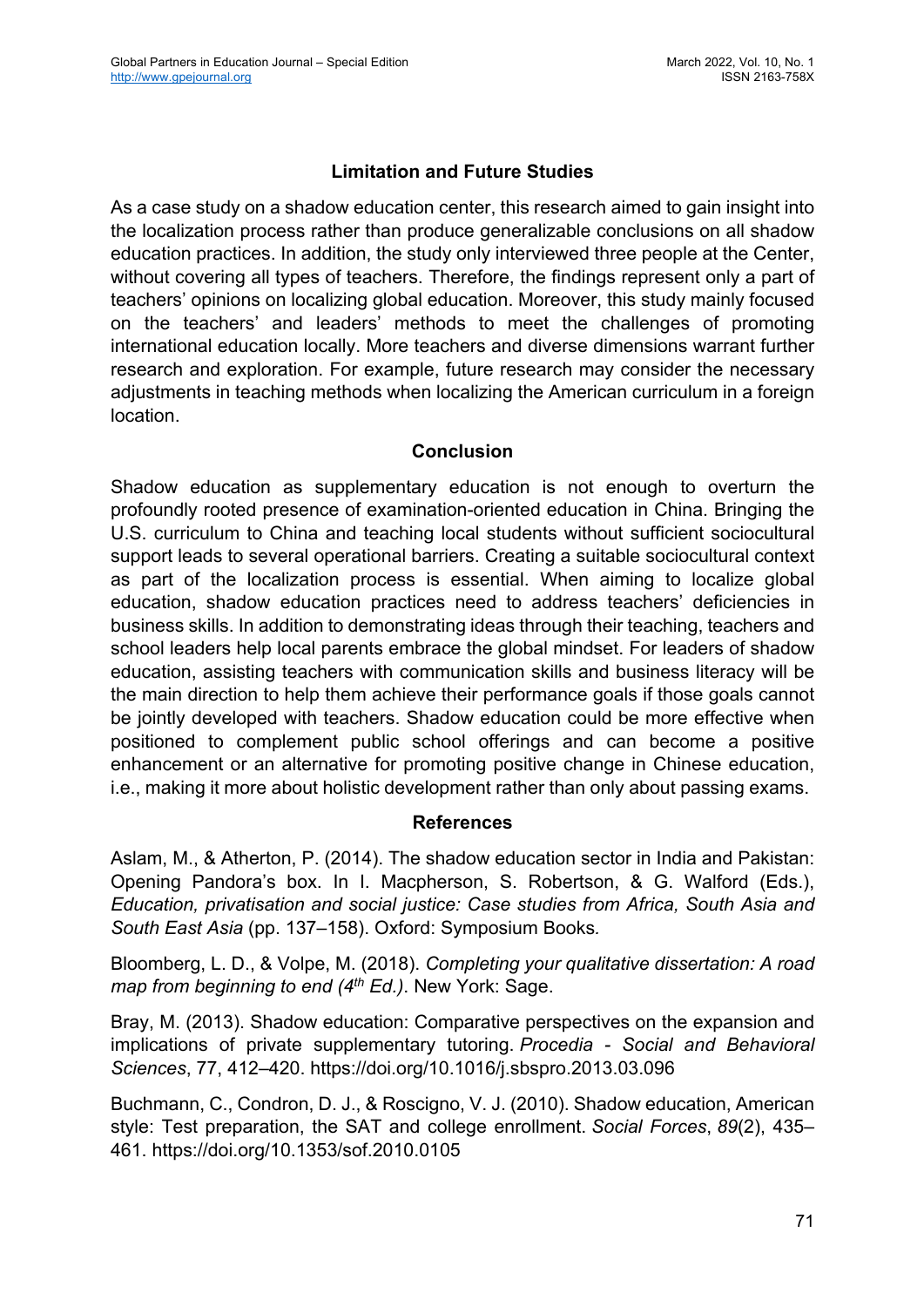Chapman, D. W. (2001). The shadow education system: Private tutoring and its implications for planners. *Economics of Education Review*, *20*(6), 608–609. https://doi.org/10.1016/s0272-7757(01)00017-6

Chen, C.H., Chang, W. C., Lee, H. M. & Yuan, M. L. (2012). Effects of leader-member exchange and locus of control on job attitudes: The mediation of psychological empowerment. *Chiao Da Management Review*. *32*(2): 77–104. http://hdl.handle.net/11536/128960

Chipunza, C. & Malo, B. (2017). Organizational culture and job satisfaction among academic professionals at a South African university of technology. *Problems and Perspectives in Management*, *15*(2), 148–161. https://doi:10.21511/ppm.*15*(2).2017.14

Feng, S. (2021). The evolution of shadow education in China: From emergence to capitalisation. *Hungarian Educational Research Journal*, *11*(2), 89–100. https://doi.org/10.1556/063.2020.00032

House, R. J. (1971). A path goal theory of leader effectiveness. *Administrative Science Quarterly*, *16*(3), 321. https://doi.org/10.2307/2391905

House, R. J. (1996). Path-goal theory of leadership: Lessons, legacy, and a reformulated theory. *The Leadership Quarterly*, *7*(3), 323–352. https://doi.org/https://doi.org/10.1016/S1048-9843(96)90024-7

Kim, S., & Lee, J. H. (2010). Private tutoring and demand for education in South Korea. *Economic Development and Cultural Change, 58*(2), 259–296.

RISE Subject English, Philosophy. (n.d.). Retrieved from http://en.risecenter.com/philosopy.html

Rushforth, K. (2011). Confronting the shadow education system: What government policies for what private tutoring? *London Review of Education*. https://doi.org/10.1080/14748460.2011.616327

Statistics about Suzhou 2020 Primary Education. (n.d.). Retrieved from http://jyj.suzhou.gov.cn/szjyj/jytj/202101/b2b71b8239ce46b7838081854b6ec151.sht ml

Stevenson, D. L., & Baker, D. P. (1992). Shadow education and allocation in formal schooling: Transition to university in Japan. *American Journal of Sociology*, *97*(6), 1639–1657. https://doi.org/10.1086/229942

Suzhou Population 2021. (n.d.). Retrieved from https://worldpopulationreview.com/world-cities/suzhou-population

Tansel, A., & Bircan, F. (2006). Demand for education in Turkey: A Tobit analysis of private tutoring expenditures. *Economics of Education Review*, *25*(3), 303–313. https://doi.org/10.1016/j.econedurev.2005.02.003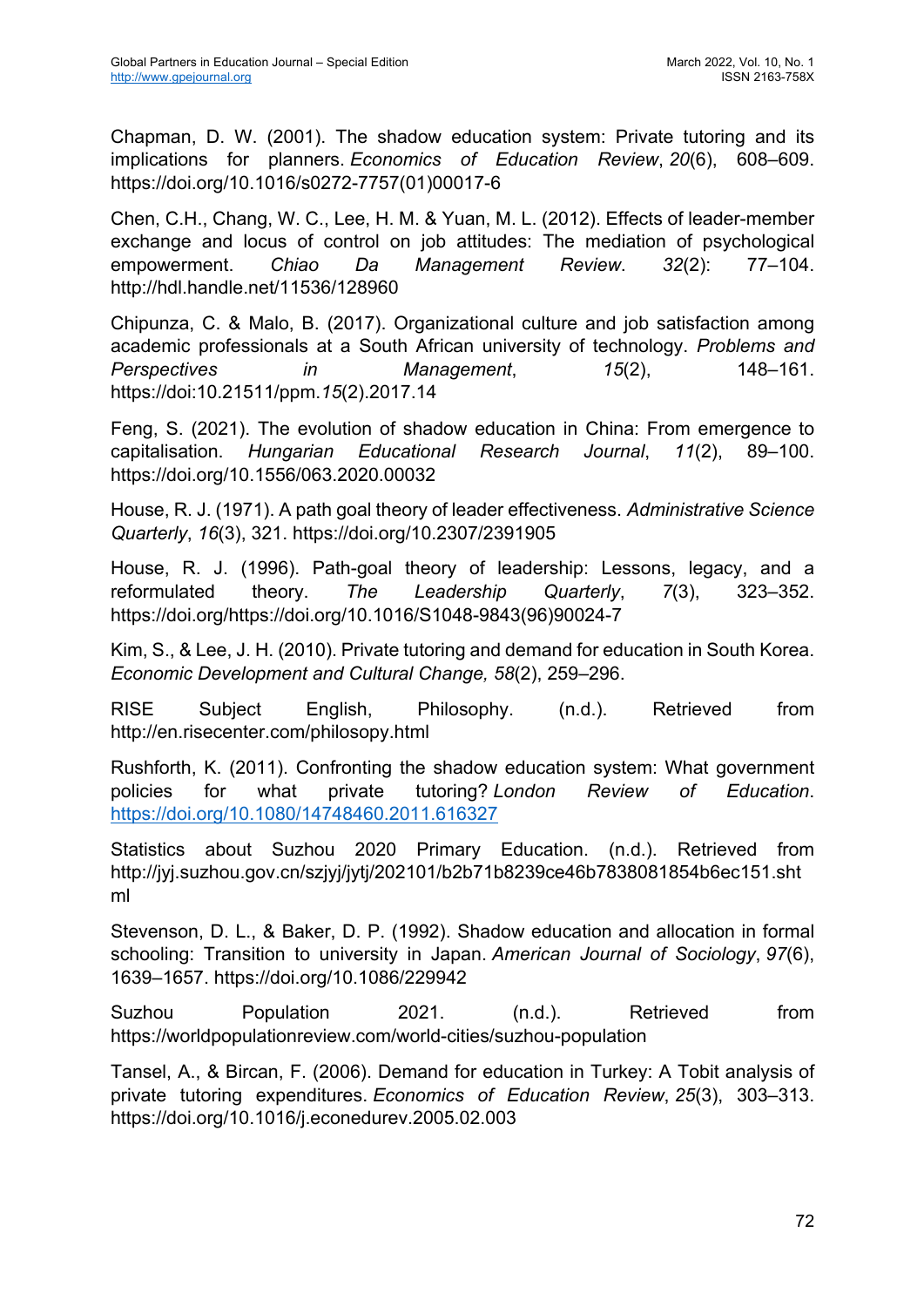Valerio, A. (2013). Private tutoring in modern times. Is it really effective? *Procedia - Social and Behavioral Sciences*, *70*, 979–985. https://doi.org/10.1016/j.sbspro.2013.01.148

Wang, J. (2013). Confucian heritage cultural background (CHCB) as a descriptor for Chinese learners: The legitimacy. *Asian Social Science*, *9*(10), 105-113. https://doi.org/10.5539/ass.v9n10p105

Yang, R. (2010). Soft power and higher education: An examination of China's Confucius Institutes. *Globalisation, Societies and Education*, *8*(2), 235–245. https://doi.org/10.1080/14767721003779746

Zhang, W. (2014). The demand for shadow education in China: Mainstream teachers and power relations. *Asia Pacific Journal of Education*, *34*(4), 436–454. https://doi.org/10.1080/02188791.2014.960798

Zhang, W., & Bray, M. (2015). Shadow education in Chongqing, China: Factors underlying demand and policy implications. *KEDI Journal of Education Policy, 12*(1)*,*  83-106*.*

## **Author Notes**

**Hanlu Liu** is a postgraduate student in MA Global Education Program at Xi'an Jiaotong-Liverpool University, China. She has been working in the shadow education industry for five years and won the prize of *Sina Five-Star Teacher* in China in 2017*.*  Her research interest is in educational leadership and entrepreneur education. Moreover, she has attended a series of academic activities. Hanlu was a co-presenter at the 6<sup>th</sup> Annual Global Issue Conference 2021. She also delivered an invited speech on Action Learning and Teaching in Xian Jiaotong-Liverpool University Annual Learning and Teaching Colloquium in April 2021.

Email: Hanlu.Liu20@student.xjtlu.edu.cn

**Lingjie Yue** is a postgraduate student in MA Global Education Program at Xi'an Jiaotong-Liverpool University, China. Besides completing courses in Educational Leadership, Education in the Asia-Pacific Region, and Policies and Practices of Global Education, she has participated in multiple academic and non-academic global activities such as EU-China Cooperation and Green Transition: Green Transition and Digital Economy Between National Policies and Multi-Polarism. Lingjie was a copresenter at the 6<sup>th</sup> Annual Global Issue Conference 2021. With four years of working experience in the shadow education industry of teaching students of the elementary education stage, she is currently working and studying at XJTLU and interested in global citizenship and research-led learning. Email: Lingjie.Yue20@student.xjtlu.edu.cn

**Dr. Qian (Sarah) Wang** is an assistant professor at Xi'an Jiaotong-Liverpool University in Suzhou, China. She is particularly interested in using innovative teaching methods to empower younger generations, especially females, to be unstoppable and positively impactful individuals in society. She teaches education leadership and educational